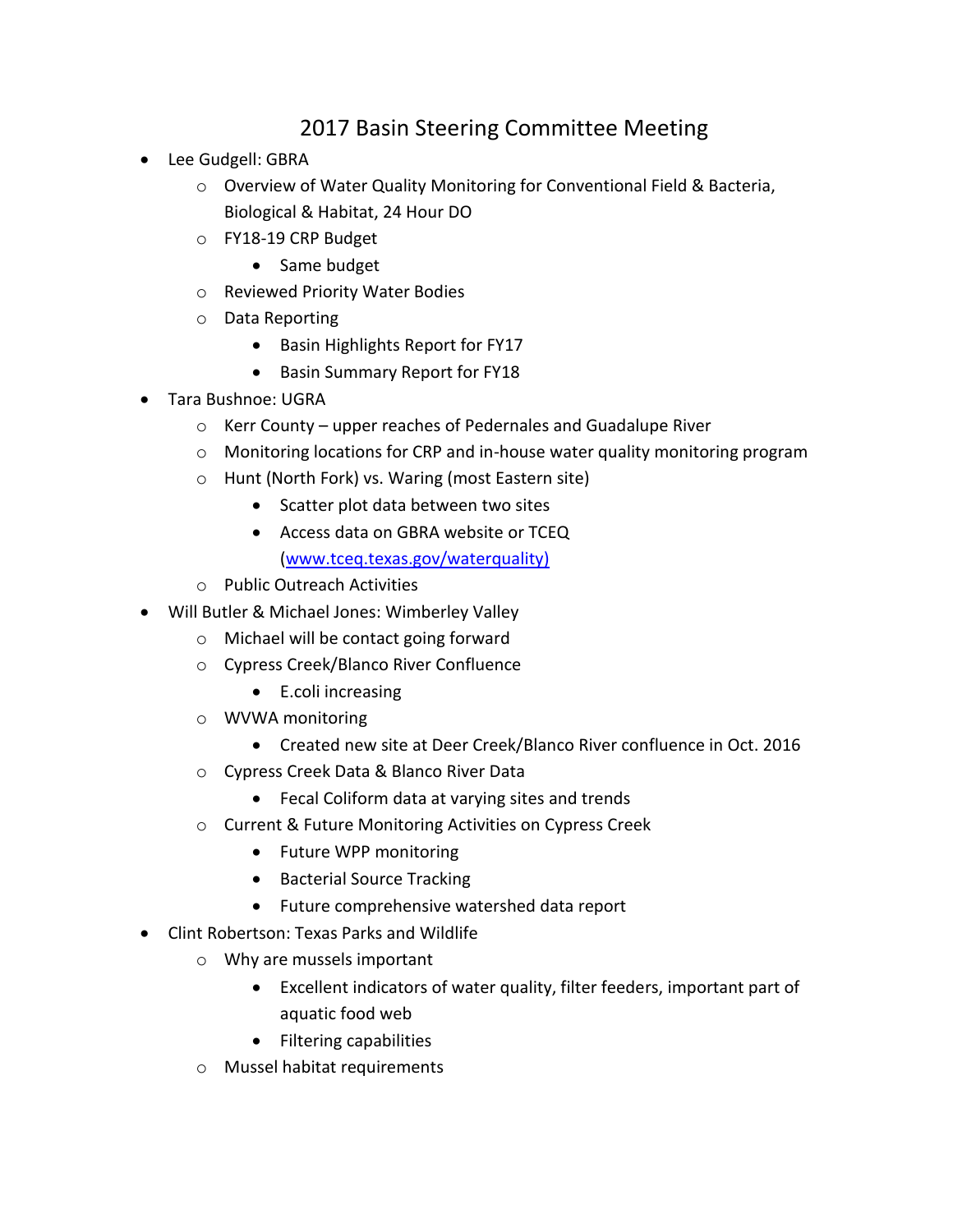- Substrate, depth, water velocity, complex hydraulic variables (water and bed interface)
- o Mussel Life History
	- Breeding, spawning, transport through fish host, settlement
- o Why are mussels at risk
	- Freshwater mussels one of the most at risk
	- Poor water quality, immobility, habitat alterations, loss of fish hosts
- o Mussels in Texas
	- $\bullet$  ~ 52 species
	- 15 species on state threatened list
- o TPWD funded research
	- Lower Guadalupe River Basin
	- Quantitative mussel survey from Gonzales to Victoria
		- 21,119 total mussels collected 13 species
		- Habitat requirements for species
	- Temperature
		- Vertical migration
		- Upper thermal tolerance
	- Age & Growth
	- Fish Hosts don't know what these hosts are in Texas
	- Contaminants Assessment
- Bob Hall: EAA
	- o Incidental Take Annual Report
		- Species in the report
	- o National Academy of Sciences
		- Hydrologic modeling-ecological modeling
		- Applied research projects
		- Data access for research and management of systems
		- Water quality and biological monitoring programs
	- o Refugia for EAHCP covered species
		- Provide refugia operations, research, propagation & husbandry, reintroduction, reporting, meetings & presentation
		- Stocking overview
	- o Riffle Beetle Life Study
		- 2 males to every female
- Lisa Arceneaux: LID construction
	- o True Grid Parking Lot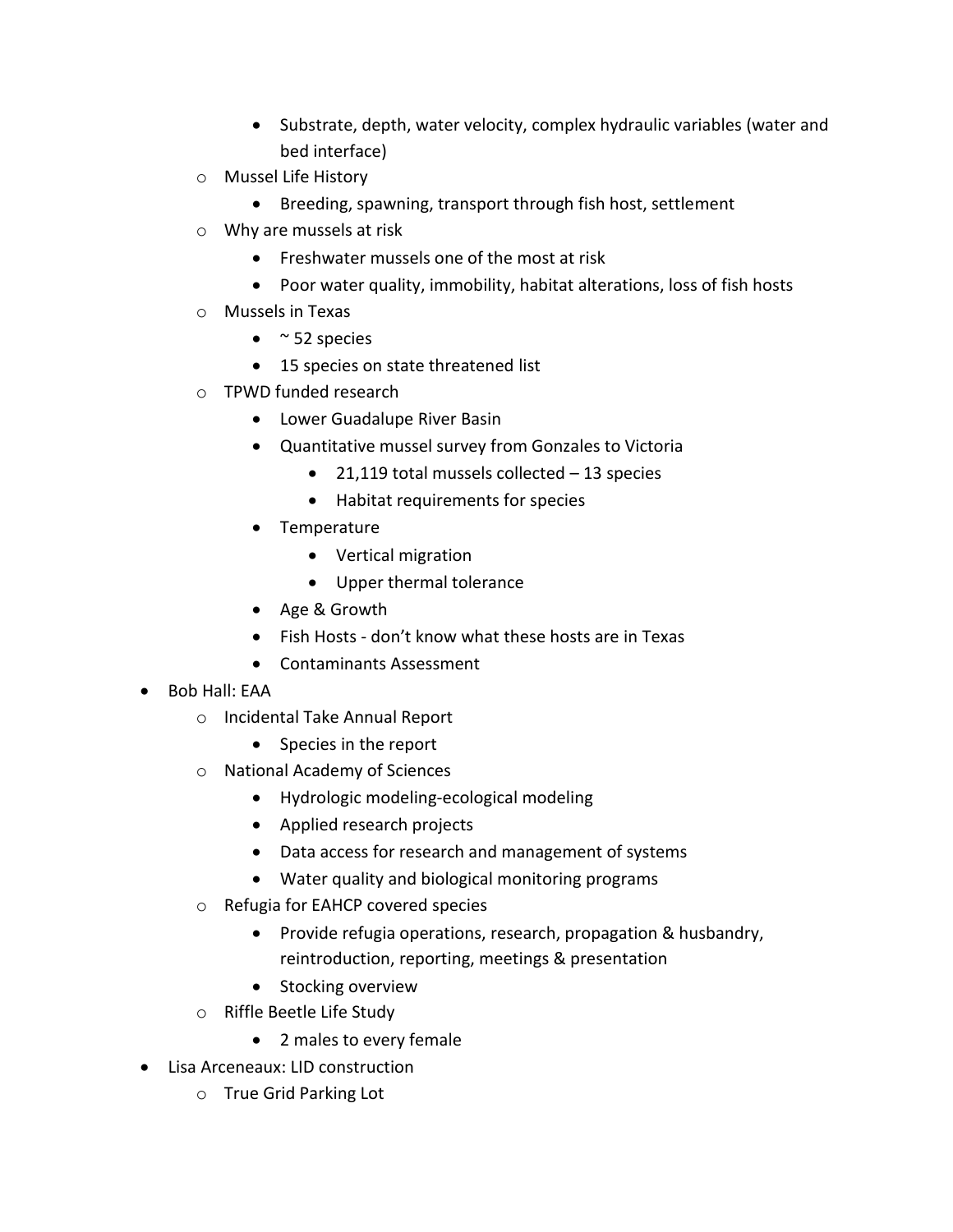- o Biofiltration area
- o Plum Creek watershed Caldwell County Justice Center (319 Grant)
	- 2 acre parking lot
	- $\bullet$  Steps for installation general contractor
- o Texas State River House & Saltgrass Paver parking lots
- o Outfall testing & infiltration testing
- Tommy Hill: Log Jam Removal
	- o History & Recent History of GBRA
	- o Recent removals
		- Break loss and guide down
		- Stack and burn
		- Year to year basis, have to get contractors for major events
- Watershed Protection Planning
	- o Ward Ling: Geronimo Creek
		- Field Technician USDA/NRCS office for ag producers
		- LID Structures at Irma Lewis Seguin Outdoor Learning Center
		- Homeowner Septic System Maintenance Classes
		- Lone Star Healthy Streams Workshop
		- Feral Hog Control, specialist
		- Seguin High School/Navarro High School
	- o Mark Enders: Dry Comal/Comal Creek
		- Develop a Watershed Protection Plan
			- Proposed BMPs
				- o Overabundance or Urban Wildlife education & outreach
				- o Urban Stormwater
				- o Livestock
				- o Septic Systems/OSSFs
				- o Feral Hogs
		- CRP monitoring locations
		- Dry Comal listed on 303(d) list
			- Additional monitoring
		- Bacterial Source Tracking late 2016
			- High percentages of wildlife
	- o Meredith Miller: Cypress Creek & Upper San Marcos
		- Cypress WPP
			- LID & green infrastructure (Fast Track Ordinance Process)
			- Dual city/county overview